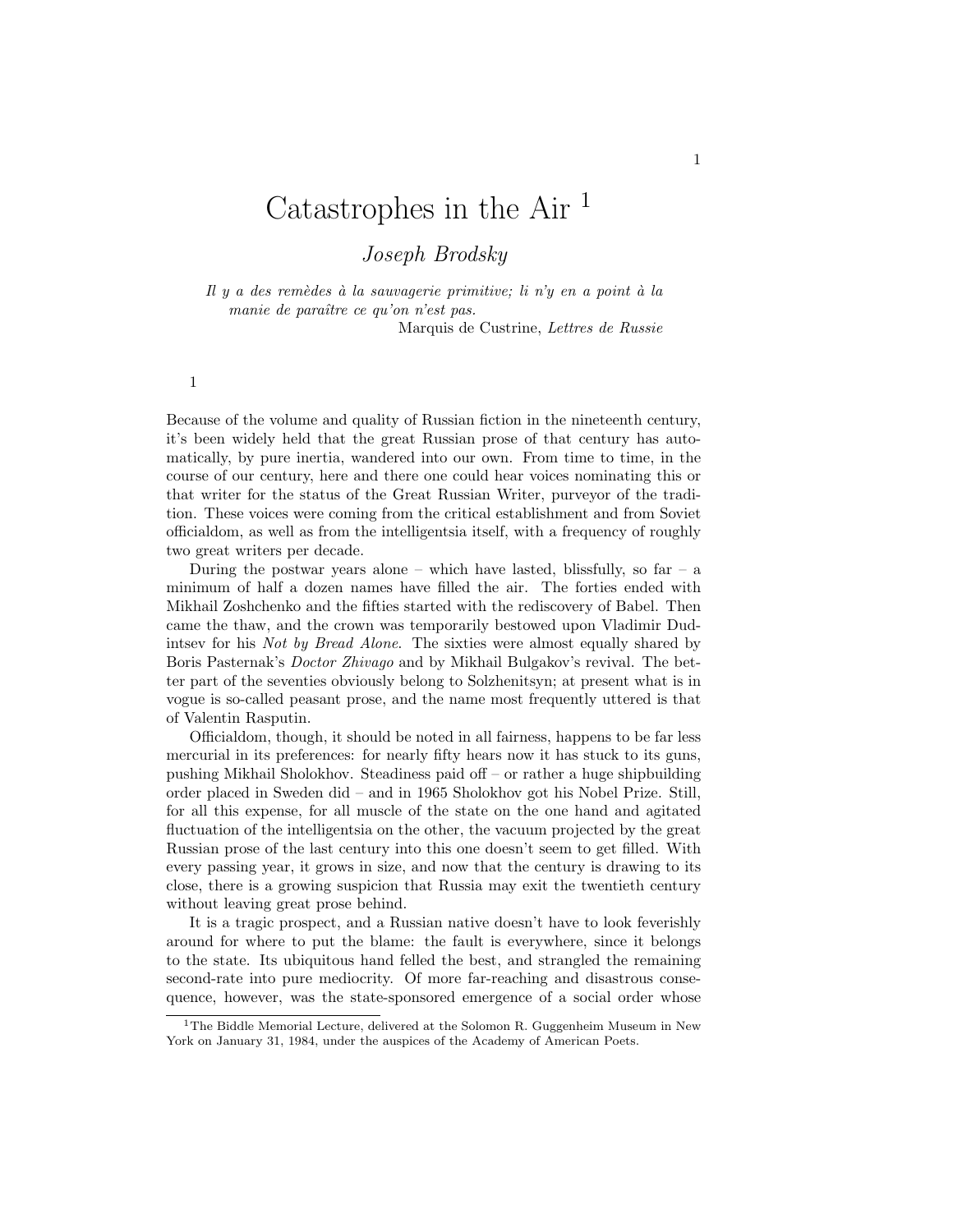depiction or even criticism automatically reduces literature to the level of social anthropology. Even that presumably would be bearable had the state allowed writers to use in their palette either the individual or collective memory of the preceding, i.e., abandoned, civilization: if not as the direct reference, then at least in the guise of the stylistic experimentation. With that tabooed, Russian prose quickly deteriorated into the debilitated being's flattering self-portrayal. A caveman began to depict his cave; the only indication that this still was art was that, on the wall, it looked more spacious and better lit than in reality. Also, it housed more animals, as well as tractors.

This sort of thing was called "socialist realism" and nowadays it is universally mocked. But as is often the case with irony, mockery here considerably subtracts from one's ability to grasp how it was possible for a literature to plummet, in less than fifty years, from Dostoevsky to the likes of Bubennov or Pavlenko. Was this dive a direct consequence of a new social order, of a national upheaval that overnight reduced people's mental operation to the level where the consumption of garbage became instinctive? (Enter and exeunt Western observers salivating over the Russians' proclivity to read books while riding public transportation.) Or wasn't there perhaps some flaw in the very literature of the nineteenth century that precipitated that dive? Or was it simply a matter of ups and downs, of a vertical pendulum pertinent to the spiritual climate of any nation? And is it legitimate to ask such questions anyway?

It is legitimate, and especially in a country with an authoritarian past and totalitarian present. For unlike the subconscious, the superego is expected to be vocal. To be sure, the national upheaval that took place in Russia in this century has no parallel in the history of Christendom. Similarly, its reductive effect on the human psyche was unique enough to enable the rulers to take about a "new society" and a "new type of a man." But then it was precisely the goal of the whole enterprise: to uproot the species spiritually to the point of no return; for how else can you build a genuinely new society? You start neither with the foundation nor with the roof: you start by making new bricks.

What took place, in other words, was an unprecedented anthropological tragedy, a genetic backslide whose net result is a drastic reduction of human potential. To quibble about it, to use political-science mumbo-jumbo here is misleading and unnecessary. Tragedy is history's chosen genre. Had it not been for literature's own resilience, we wouldn't have known any other. In fact, it is an act of self-preservation on the part of prose to produce a comedy or a roman  $\dot{a}$  clef. Yet such was the magnitude of what happened in Russia in this century that all the genres available to prose were, and still are, in one way or another, shot through with this tragedy's mesmerizing presence. No matter which way one turns, one catches the Gordon-like stare of history.

For literature, unlike its audience, this is both good and bad. The good part comes from the fact that tragedy provides a work of literature with a greater than usual substance and expands its readership by appealing to morbid curiosity. The bad part is that tragedy confines the writer's imagination very much to itself. For tragedy is essentially a didactic enterprise and as such it's stylistically limiting. Personal, let alone national, drama reduces, indeed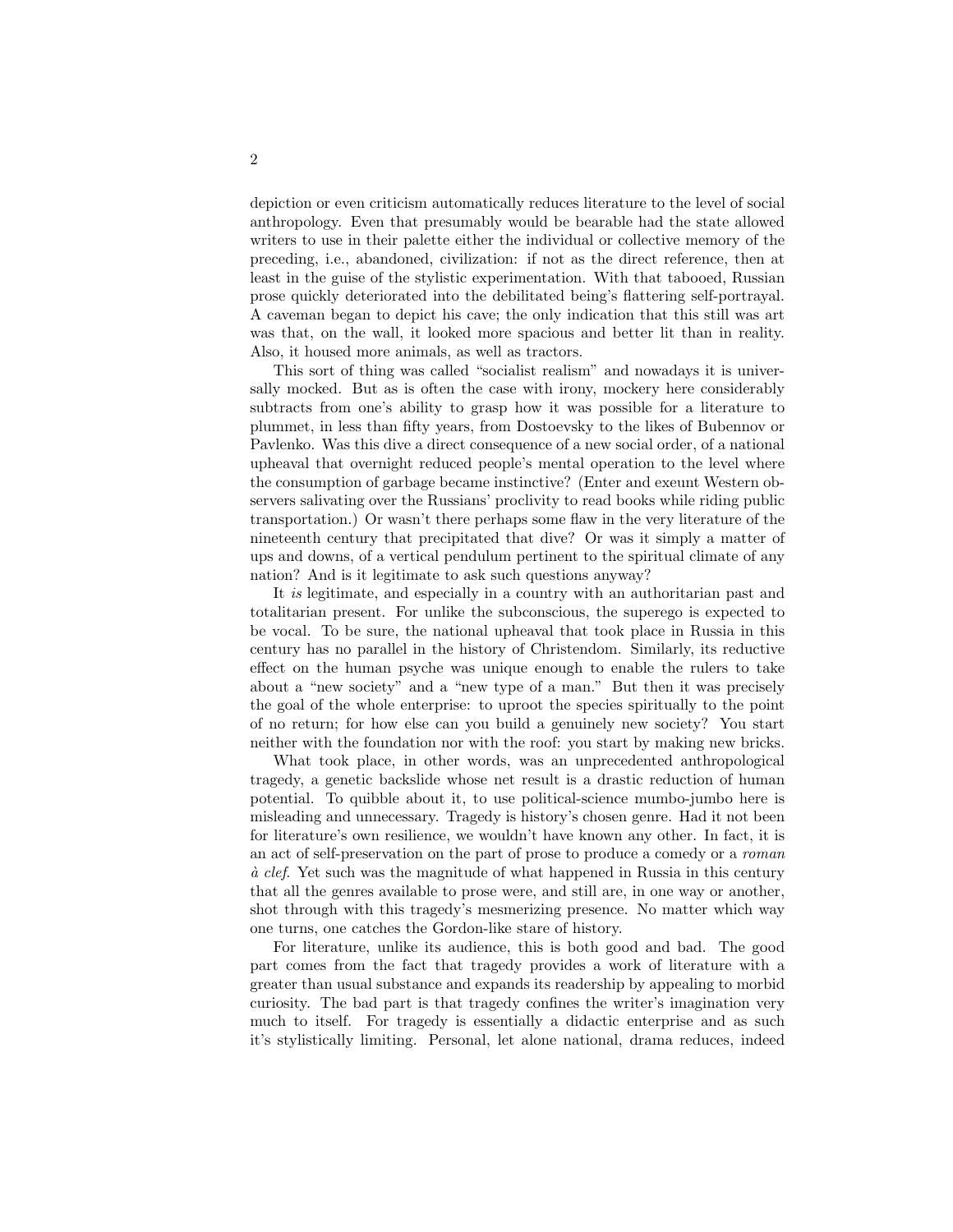negates, a writer's ability to achieve the aesthetic detachment imperative for a lasting work of art. The gravity of the matter simply cancels the desire for stylistic endeavor. Narrating a tale of mass extermination, one's not terribly keen to unleash the stream of consciousness; and rightly so. However attractive such discretion is, one's soul profits from it more than does one's paper.

On paper, such display of scruples pushes a work of fiction toward the genre of biography, this last bastion of realism (which explains this genre's popularity far more than the uniqueness of its subjects). In the end, every tragedy is a biographical event, one way or another. As such, it tends to exacerbate the Aristotelian art-to-life proximity, to the point of reducing it to a synonym. The common view of prose as being made in the likeness of speech doesn't help matters much either. The sad truth about this equating art to life is that it's always done at the expense of art. Had a tragic experience been a guarantee of a masterpiece, readers would be a dismal minority vis-à-vis illustrious multitudes inhabiting ruined and freshly erected pantheons. Were ethics and aesthetics synonymous, literature would be the province of cherubs, not of mortals. Luckily, though, it's the other way around: cherubs, in all likelihood, wouldn't bother inventing the stream of consciousness, being more interested in the steam of it.

For prose is, apart from anything, an artifice, a bag of tricks. As artifice, it has its own pedigree, its own dynamics, its own laws, and its own logic. Perhaps more than ever, this sort of thing has been made apparent by the endeavors of modernism, whose standards play a great role in today's assessment of the work of the writer. For modernism is but a logical consequence – compression and concision – of things classical. (And this is why one is hesitant to add to the list of modernism's properties its own ethics. This is also why it's not altogether futile to ask history those questions. For, contrary to popular belief, history answers: by means of today, of the present; and that's what perhaps is the present's main charm, if not its sole justification.) At any rate, if these standards of modernism have any psychological significance, it is that the degree of their mastery indicates the degree of a writer's independence from his material or, more broadly, the degree of primacy of an individual over his own or his nation's predicament.

It can be argued, in other words, that stylistically at least, art has outlived tragedy, and, with it, so has the artist. That the issue to an artist is to tell the story not on its own but on his own terms. Because the artist stands for an individual, a hero of his own time: not of time past. His sensibility owes more to the aforesaid dynamics, logic, and laws of his artifice than to his actual historical experience, which is nearly always redundant. The artist's job vis- $\hat{a}$ vis his society is to project, to offer this sensibility to the audience as perhaps the only available route of departure from the known, captive self. If art teaches men anything, it is to become like art: not like other men. Indeed, if there is a chance for men to become anything but victims of villains of their time, it lies in their prompt response to those last two lines from Rilke's "Torso of Apollo" that say:

...this torso shouts at you with its every muscle: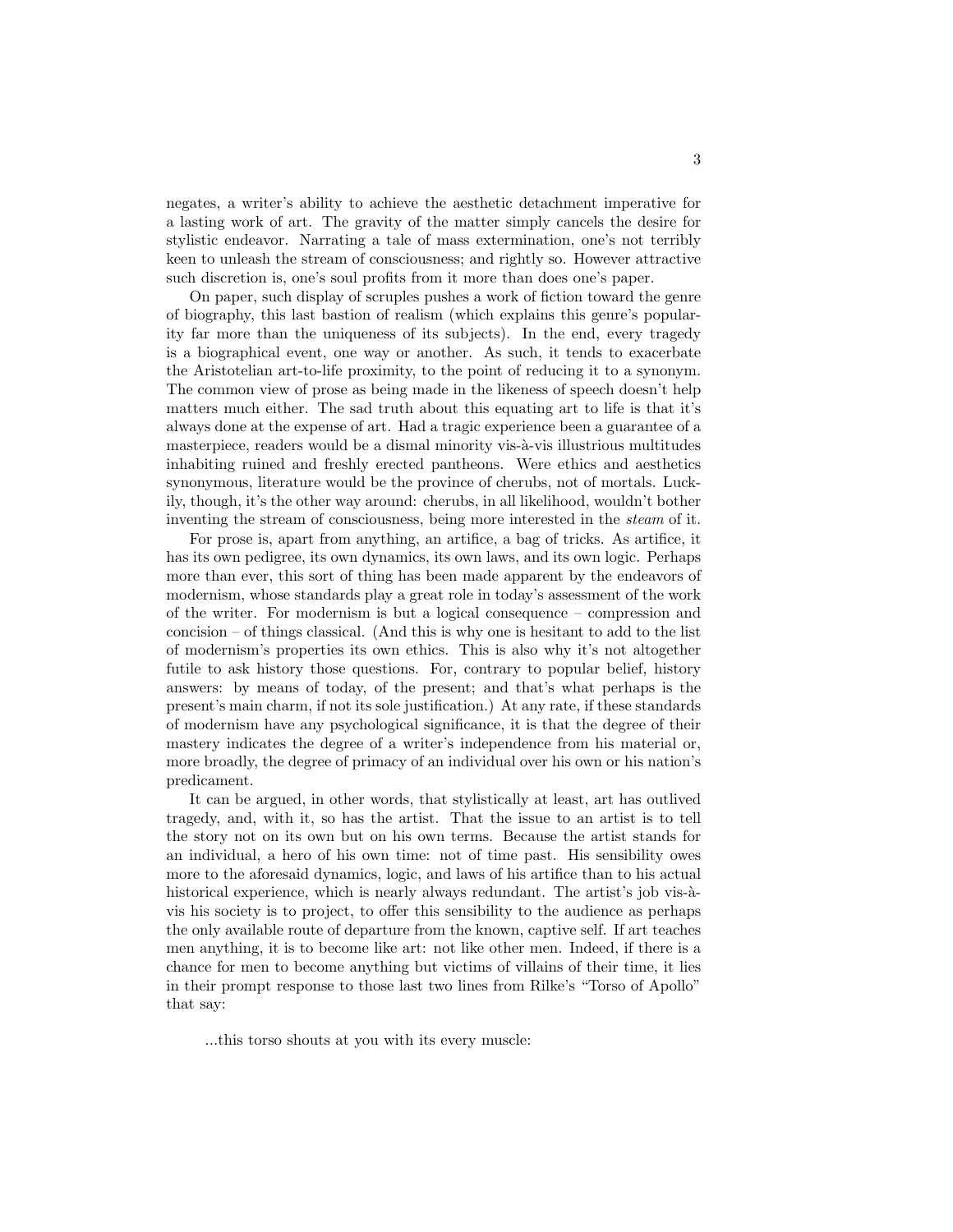## "Do change your life!"

And this is precisely where the Russian prose of this century fails. Hypnotized by the scope of the tragedy that befell the nation, it keeps scratching its wounds, unable to transcend the experience either philosophically or stylistically. No matter how devastating one's indictment of the political system may be, its delivery always comes wrapped in the sprawling cadences of  $\hat{f}$  *in de siècle* religious humanist rhetoric. No matter how poisonously sarcastic one gets, the target of such sarcasm is always external: the system and the powers-that-be. The human being is always extolled, his innate goodness is always regarded as the guarantee of the ultimate defeat of evil. Resignation is always a virtue and a welcome subject, if only because of the infinity of its examples.

In the age that read Proust, Kafka, Joyce, Musil, Svevo, Faulkner, Becket, etc., it's precisely these characteristics that make a yawning and disdainful Russian grab a detective novel or a book by a foreign author: a Czech, a Pole, a Hungarian, an Englishman, an Indian. Yet these same characteristics gratify many a Western literary pundit bewailing the sorry state of the novel in his own language and darkly or transparently hinting at the aspects of suffering beneficial to the art of letters. It may sound like a paradox, but, for a variety of reasons – chief of which is the low cultural diet on which the nation has been kept for more than half a century – the reading tastes of the Russian public are far less conservative than those of the spokesmen of their Western counterparts. For the latter, oversaturated presumably with modernist detachment, experimentation, absurdity, and so forth, the Russian prose of this century, especially that of the postwar period, is a respite, a breather, and they rave about and expand on the subject of the Russian soul, of the traditional values of Russian fiction, of the surviving legacy of the nineteenth century's religious humanism and all the good that it brought to Russian letters, of  $-$  should I quote  $-$  the severe spirit of Russian Orthodoxy. (As opposed, no doubt, to the laxness of Roman Catholicism.)

Whatever ax, and whomsoever with, people of this sort want to grind, the real point is that religious humanism is indeed a legacy. But it is a legacy not so much of the nineteenth century in particular as of the general spirit of consolation, of justifying the existential order on the highest, preferably ecclesiastical, plane, pertinent to the Russian sensibility and to the Russian cultural endeavor as such. To say the least, no writer in Russian history is exempt from this attitude, ascribing to Divine Providence the most dismal occurrences and making them automatically subject to human forgiveness. The trouble with this otherwise appealing attitude is that it's fully shared by the secret police as well, and could be cited by its employees on Judgment Day as a sound excuse for their practices.

Practical aspects aside, one thing is clear: this sort of ecclesiastical relativism (which is what the grounded flight of religious humanism boils down to on paper) naturally results in a heightened attention to detail, elsewhere called realism. Guided by this world view, a writer and a policeman rival each other in precision, and, depending on who is gaining the upper hand in a society, supply this realism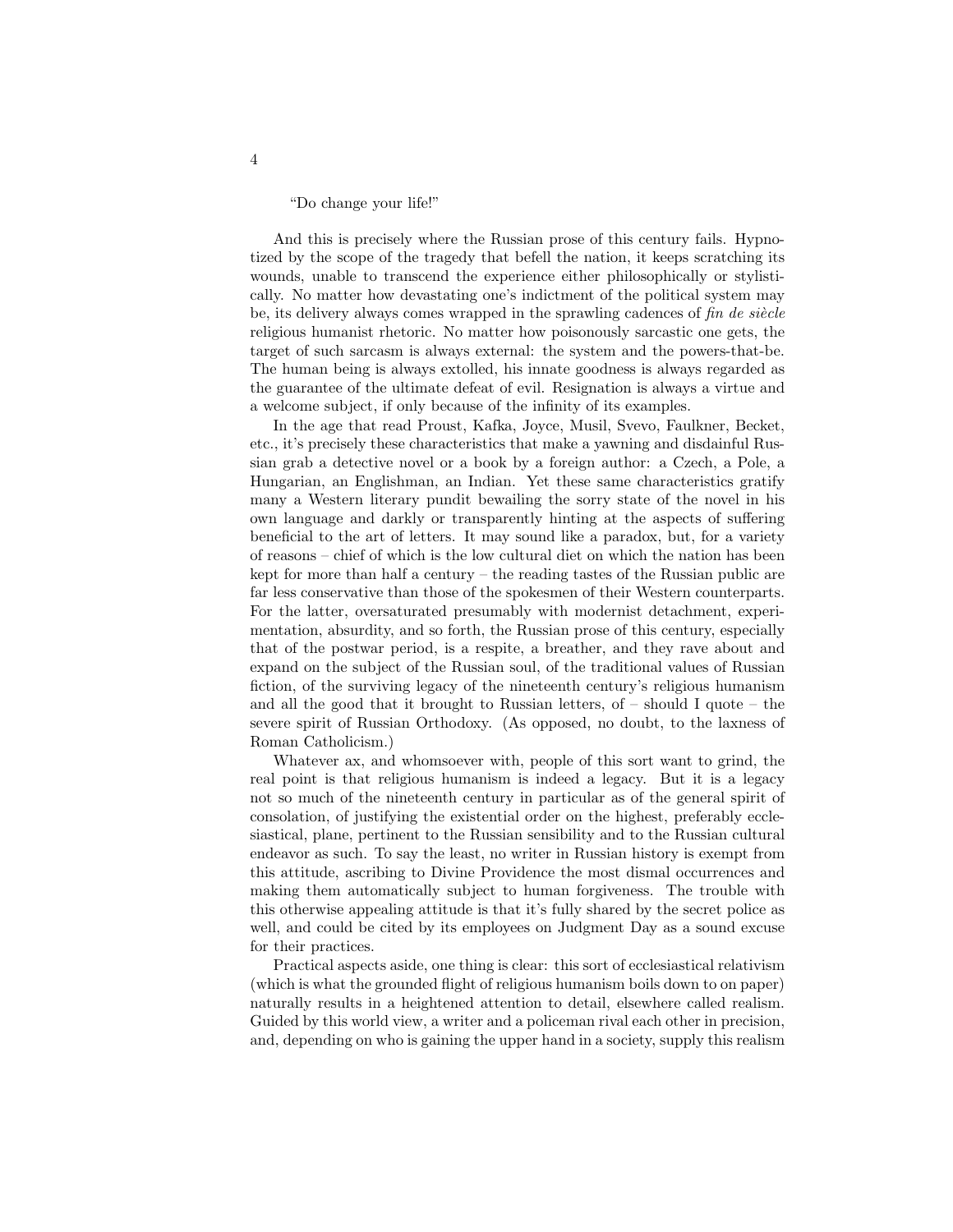with its eventual epithet. Which does to show that the transition of Russian fiction from Dostoevsky to its present state hasn't occurred overnight, and that it wasn't exactly a transition either, because, even for his own time, Dostoevsky was an isolated, autonomous phenomenon. The sad truth about the whole matter is that Russian prose has been in a metaphysical slump for quite some time, ever since it produced Tolstoy, who took the idea of art reflecting reality a bit too literally and in whose shadow the subordinate clauses of Russian prose are writhing indolently till this day.

This may sound like a gross simplification, for indeed, by itself, Tolstoy's mimetic avalanche would be of a limited stylistic significance were it not for its timing: it hit the Russian readership almost simultaneously with Dostoevsky. Surely for an average Western reader, this sort of distinction between Dostoevsky and Tolstoy is of limited or exotic consequence, if any. Reading both of them in translation, he regards them as one great Russian writer, and the fact that they both were translated by the same hand, Constance Garnett's, is of no help. (Even today, it must be noted, the same translator can be assigned to do Notes from the House of the Dead and The Death of Ivan Ilyich – presumably because the Dead and Death are perceived as enough of a common denominator.) Hence, the pundits' speculation about the traditional values of Russian literature; hence, too, the popular belief in the coherent unity of Russian prose in the nineteenth century and the subsequent expectations of its similar show in the twentieth century. All that is quite far from reality; and, frankly, the proximity of Dostoevsky and Tolstoy in time was the unhappiest coincidence in the history of Russian literature. The consequences of it were such that perhaps the only way Providence can defend itself against charges of playing trick with the spiritual makeup of a great nation is by saying that this way it prevented the Russians from getting too close to its secrets. Because who knows better than Providence that whoever follows a great writer is bound to pick things up precisely where the great may left them. And Dostoevsky went perhaps too high for Providence's liking. So it sends in a Tolstoy as if to ensure that Dostoevsky in Russia gets no continuum.

2

It worked; there was none. Save for Lev Shestov, a literary critic and philosopher, Russian prose went with Tolstoy, only too glad to spare itself climbing the heights of Dostoevsky's spiritual pitch. It went down the winding, welltrodden path of mimetic writing, and at several removes – via Chekhov, Korolenko, Kuprin, Bunin, Gorky, Leonid Andreev, Gladkov – has reached the pits of socialist realism. The Tolstoy mountain case a long shadow, to emerge from which one had to either outdo Tolstoy in precision or offer a qualitatively new linguistic content. Even those who took the second route and fought that engulfing shadow of descriptive fiction most valiantly – authors like Pilnyak, Zamyatin, Babel, and a few others – were paralyzed by it into a telegraph-style tongue-twitching that, for a while, would pass for an avant-garde art. Still, however generously these men were endowed with talent, spiritually they were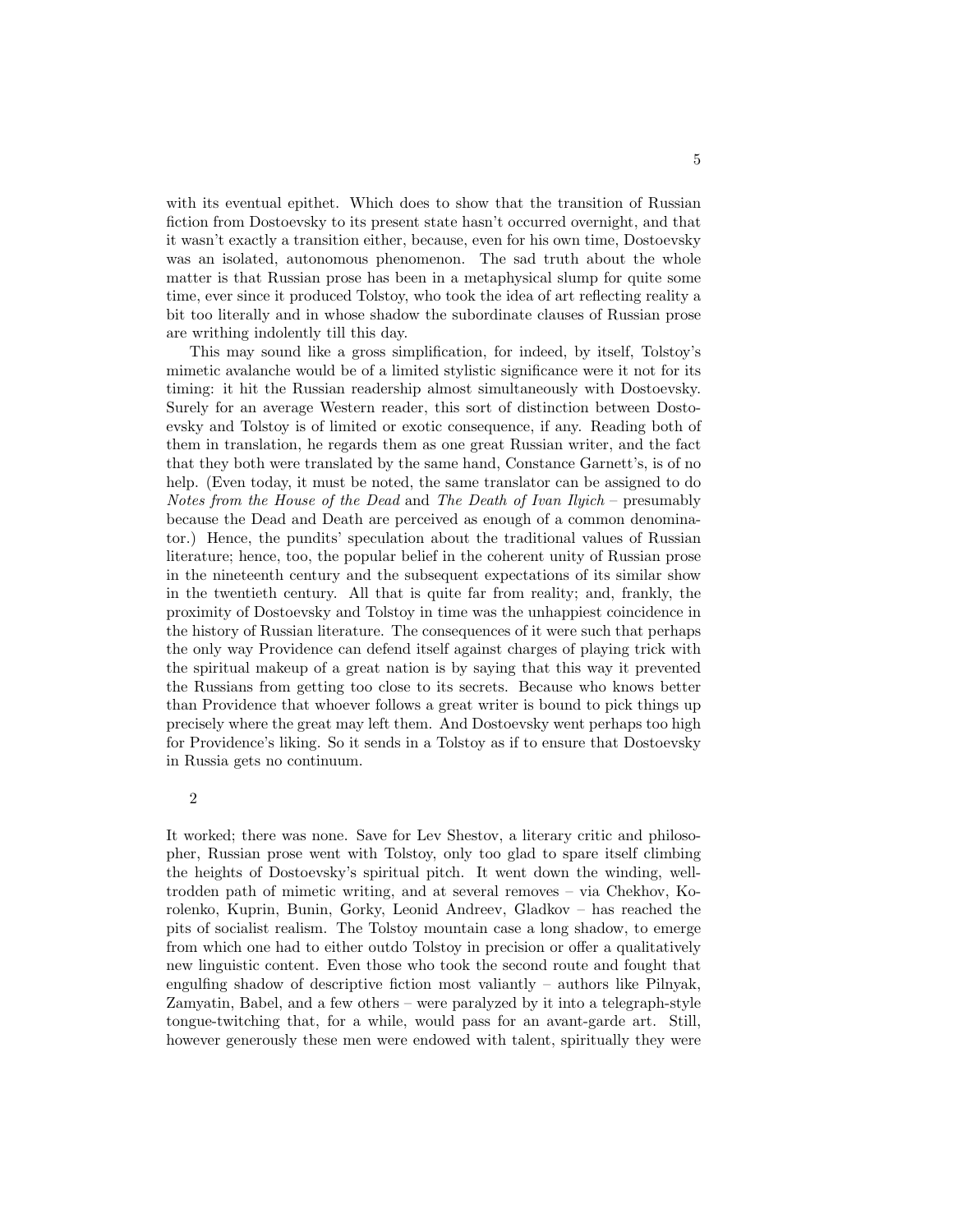but products of the aforementioned ecclesiastical relativism; the pressures of the new social order easily reduced them to outright cynicism, and their works to tantalizing hors d'oeuvres on the empty table of a lean nation.

The reason Russian prose went with Tolstoy lies of course in his stylistic idiom, with its open invitation to imitate it. Hence, an impression that one can beat him; hence, too, a promise of security, since even by losing to him one winds up with a substantial – recognizable! – product. Nothing of the sort emanated from Dostoevsky. Quite apart from the nonexistent chances of beating him in the game, the pure aping of his style was out of the question. In a sense, Tolstoy was inevitable because Dostoevsky was unique. Neither his spiritual quest nor his "means of transportation" offered any possibility of repetition. The latter especially, with its plots evolving according to the immanent logic of scandal, with its feverishly accelerating sentences conglomerating in their rapid progress, bureaucratese, ecclesiastical terminology, lumpen argot, French utopists' mumbo-jumbo, the classical cadences of gentry prose – anything! all the layers of contemporary diction – the latter especially constituted an unthinkable act to follow.

In many ways, he was our first writer to trust the intuition of language more than his own – and more than intimations of his system of belief or those of his personal philosophy. And language repaid him a hundredfold. Its subordinate clauses often carried him much farther than his original intentions or insights would have allowed him to travel. In other words, he treated the language not so much as a novelist but as a poet – or as a biblical prophet demanding from his audience not imitation but conversion. A born metaphysician, hi instinctively realized that for probing infinity, whether an ecclesiastical one or that of the human psyche, there was no tool more far-reaching than his highly inflected mother tongue, with its convoluted syntax. His art was anything but mimetic: it wasn't imitating reality; it was creating, or better still, reaching for one. In this vector of his he was effectively straying from Orthodoxy (or for that matter from any creed). Hi simply felt that art is not about life, if only because life is not about life. For Dostoevsky, art, like life, is about what man exists for. Like biblical parables, his novels are vehicles to obtain the answer and not goals unto themselves.

There are, roughly, two kinds of men and, correspondingly, two kinds of writers. The first kind, undoubtedly, a majority, regards life as the one and only available reality in its minutest detail; he'll give you a conversation in the bedroom, a battlefield scene, the texture of upholstery, scents and tangs, with a precision rivaling your senses and the lenses of your camera; rivaling perhaps reality itself. Closing his book is like the end of a movie: the lights go up and you walk out into the street admiring Technicolor and the performance of this or that star whom you may even try to imitate subsequently in accent or deportment. The second kind, a minority, perceives his, and anyone else's, life as a test tube for certain human qualities, the retention of which under extreme duress is crucial for either an ecclesiastical or an anthropological version of the species' arrival. As a writer, such a man won't give you much in the way of detail; instead, he'll describe his characters' states and twists of psyche with such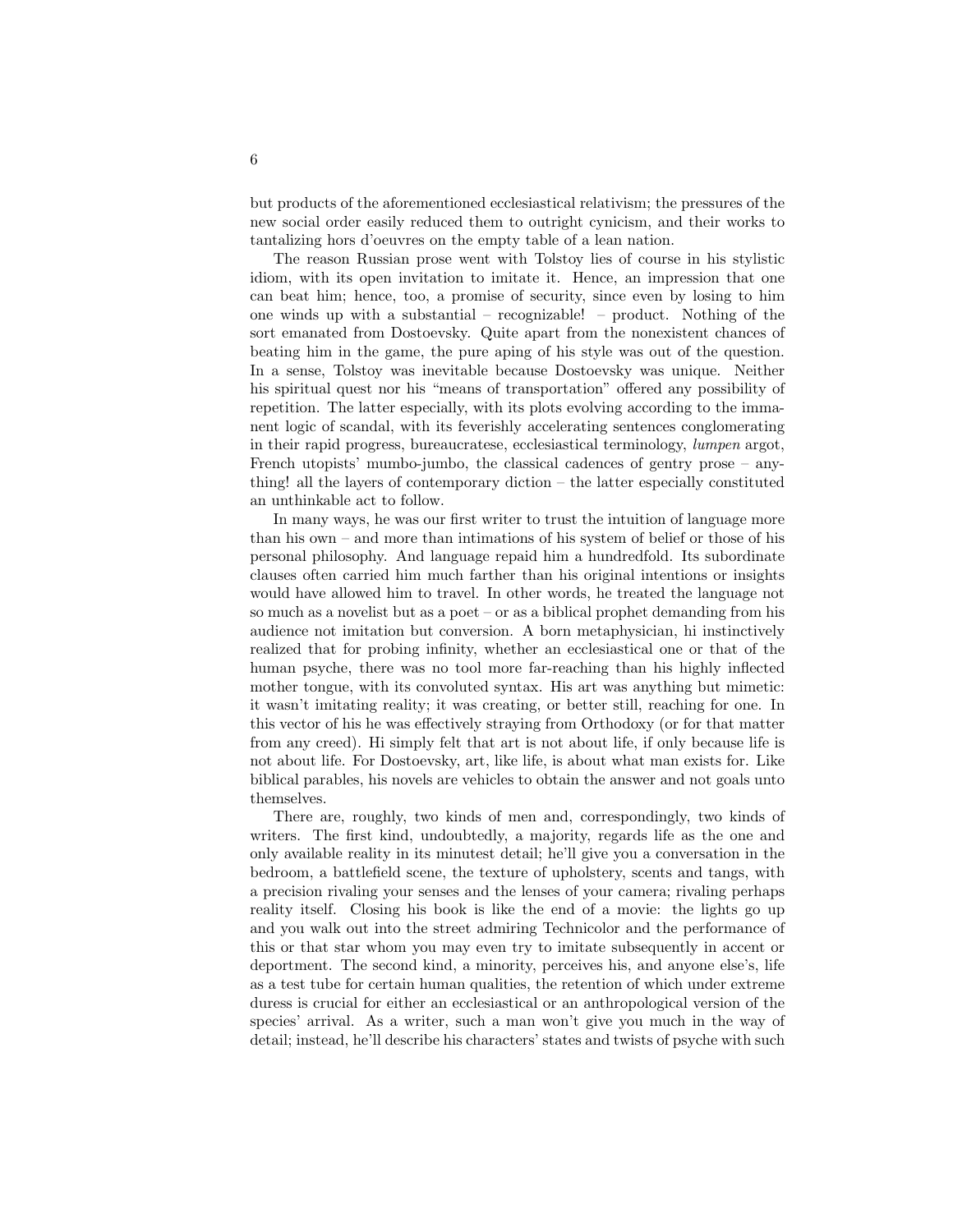thoroughness that you feel grateful for not having met him in person. Closing his book is like waking up with a changed face.

One certainly should decide for oneself with whom to go, and Russian fiction obviously flocked to the former, prodded in that direction, we shouldn't forget, by history and her ironclad agent: the Polizeistaat. And normally it would be unjustifiable to pass judgment on such a choice, made under such circumstances, were it not for several exceptions, the main one being the career of Andrei Platonov. But before getting to him, it would be only prudent to emphasize once more that at the turn of the century, Russian prose was indeed at a crossroads, at a fork, and that one of those two roads wasn't taken. Presumably too many things were happening on the outside to waste that famous mirror of Stendhal's on scrutinizing the contortions of one's psyche. The vast, corpse-strewn, treachery-ridden historical vistas, whose very air turned solid with howls of ubiquitous grief, called for an epic touch, not for insidious questioning – never mind that that questioning could have prevented this epic sight.

If anything, this idea of a fork, of a road not taken, can be somewhat helpful to an average reader in his distinguishing between two great Russian writers, in putting him on alert whenever he hears about the "traditional values" of the Russian literature of the nineteenth century. The main point, though, is that the road not taken was the road that led to modernism, as is evidenced by the influence of Dostoevsky on every major writer in this century, from Kafka on. The road taken led to the literature of socialist realism. To put it differently, in terms of guarding its secrets, Providence suffered some setbacks in the West but it won in Russia. However, even knowing as little as we do about Providence's ways, we have a reason to assume that it may be not entirely happy with its victory. That is at least one explanation for its gift to Russian literature of Andrei Platonov.

3

If I refrain from stating here that Platonov is a greater writer than Joyce or Musil or Kafka, it's not because such ratings are in poor taste or because of his essential unavailability through existing translations. The trouble with such ratings is not poor taste (when was that ever a deterrent to an admirer?) but the vagueness of hierarchy that such a notion of superiority implies. As for the inadequacy of available translations, they are that way through no fault of the translators, the guilty party here is Platonov himself, or rather, the stylistic extremism of his language. It's the latter, along with the extreme character of the human predicament that Platonov is concerned with, that makes one refrain from this sort of hierarchical judgment, for the above-mentioned writers were not exposed to either extreme. He definitely belongs to this echelon of literature; yet, on those heights there is no hierarchy.

Platonov was born in 1899 and died in 1951 of tuberculosis, which he contracted from his son, whose release from prison he had eventually won, only to have his child die in his arms. From a photograph, a lean face with features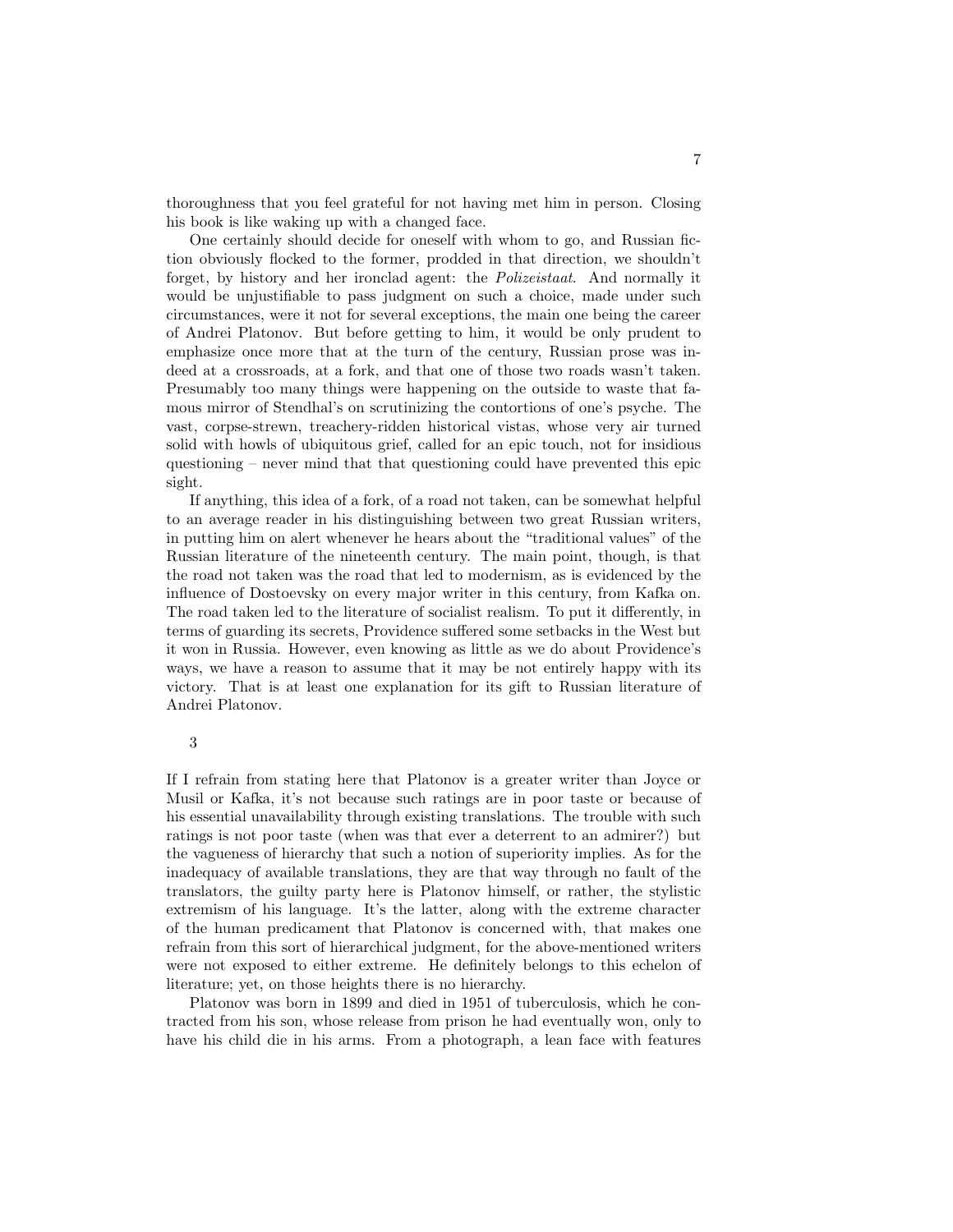as simple as a rural landscape looks at you patiently and as though prepared to take in anything. By education a civil engineer (he worked for several years on various irrigation projects), he began to write rather early, in his twenties, which coincided with the twenties of this century. He fought in the civil war, worked for various newspapers, and, although reluctantly published, achieved a great reputation in the thirties. Then came the arrest of his son on charges of anti-Soviet conspiracy, then came the first signs of official ostracism, then came World War II, during which he was in the army working for the army newspaper. After the war he was silenced; a short story of his published in 1946 invited a full-page pogrom by the top critic of Literaturnaya Gazeta, and that was it. After that he was allowed only occasional freelance ghost-writing jobs, such as editing some fairy tales for children; beyond that, nothing. But then his tuberculosis worsened and he couldn't do much anyway. He and his wife and their daughter lived on his wife's salary as an editor; he'd moonlight as a street sweeper or a stagehand in a theater nearby.

He wasn't arrested, although that review in Literaturnaya Gazeta was a clear sign that his days as a writer were numbered. But they were numbered anyway; the top honcho in the Writers' Union administration even refused to endorse the secret police's case against Platonov, both because of his grudging admiration for the man and because he knew that the man was ill. Regaining consciousness after a bout with his illness, Platonov would often see by his bedside a couple of men gazing at him very keenly: the state security was monitoring the progress of his illness to determine whether they should bother with this character, and whether the Writers' Union official's stubbornness was justified. So Platonov died of natural causes.

All of this, or most of it, you'll no doubt find in various encyclopedias, forewords, afterwords, in dissertations about his work. By the standards of the time and the place, it was a normal life, if not an idyllic one. However, by the standards of the work Platonov did, his life was a miracle. That the author of The Foundation Pit and Chevengur was allowed to die in his own bed can be attributed only to divine intervention, if only in the guise of a fraction of scruples surviving in the men from the administration of the Writers' Union. Another explanation could be that neither novel had ever been in circulation, since both were presumably, in Platonov's view, works in progress, temporarily abandoned, much in the same way as Musil's The Man without Qualities. Still, the reasons for which they were temporarily abandoned also should be regarded as divine intervention.

Chevengur is some six hundred pages long; The Foundation Pit is one hundred and sixty. The first is about a man who, in the middle of the civil war, gets it into his head that there is a possibility that socialism has already emerged somewhere in a natural, elemental way; so he mounts his horse, which is named Rosa Luxemburg, and sets off to discover whether or not that is the case. The Foundation Pit takes place during collectivization, in some provincial landscape where for quite some time the entire population has been engaged in digging a vast foundation pit for the subsequent erection of a many-storied brightly lit building called "socialism." If from this idiotically simpleminded description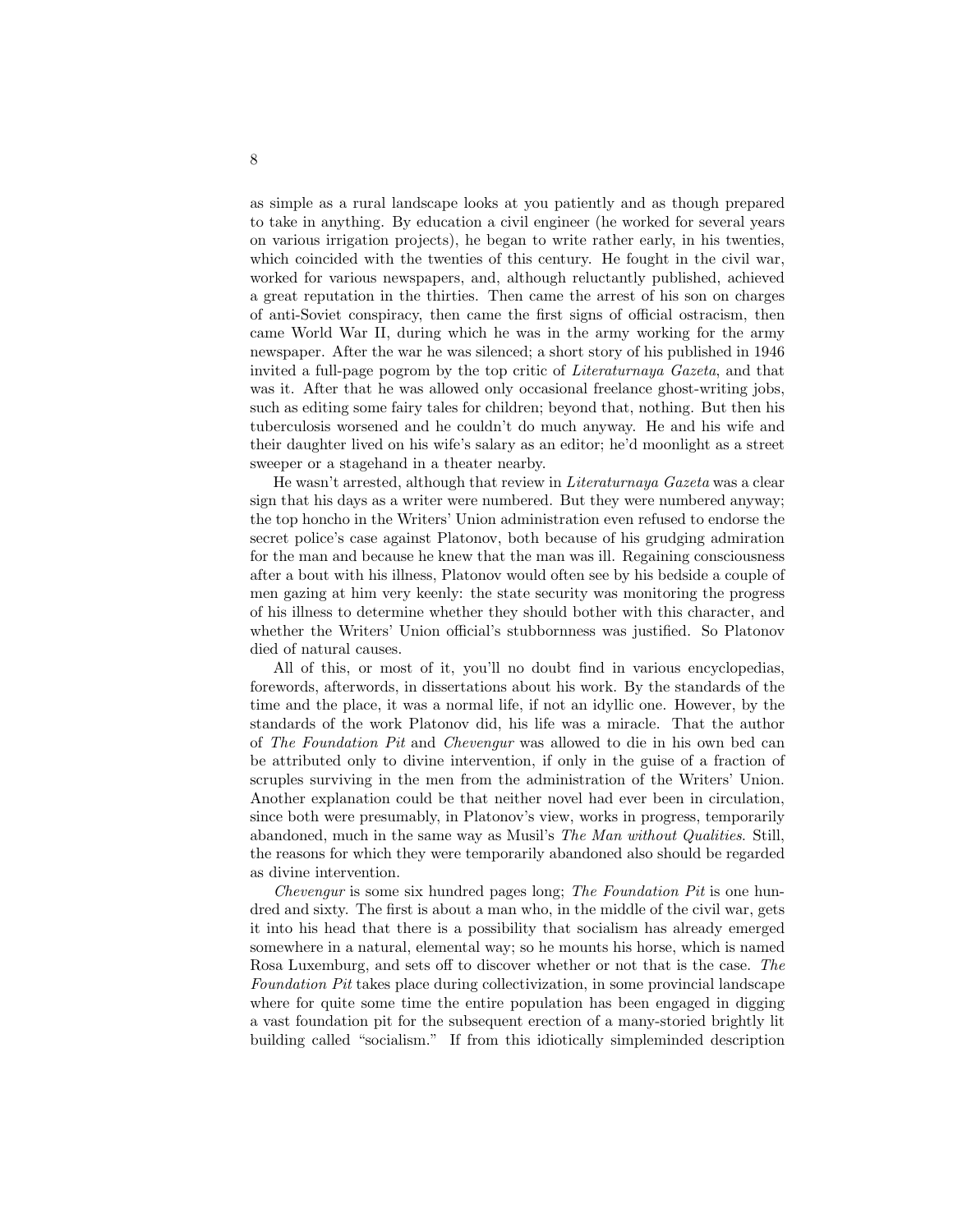one concludes that we are talking about yet another anti-Soviet satirical writer, with perhaps a surrealistic bend, one should blame the description's author, as well as the necessity for making the description; the main thing one should know is that one is wrong.

For these books are indescribably. The power of devastation they inflict upon their subject matter exceeds by far any demands of social criticism and should be measured in units that have very little to do with literature as such. These books never were published in Soviet Russia and they never will be published there, for they come closest to doing to the system what it has done to its subjects. One wonders whether they will ever be published in Russia, for apart from concrete social evil, their real target is the sensibility of language that has brought that evil about. The whole point about Andrei Platonov is that he is a millenarian writer if only because he attacks the very carrier of millenarian sensibility in Russian society: the language itself  $-$  or, to put it in a more graspable fashion, the revolutionary eschatology embedded in the language.

The roots of Russian millenarianism are essentially not very different from those of other nations. This sort of thing always has to do with this or that religious community's anticipation of its oncoming peril (less frequently, but as well, with the presence of a real one) and with that community's limited literacy. The few who read, and the still fewer who write, normally get to run the show, suggesting as a rule an alternative interpretation of Holy Writ. On the mental horizon of every millenarian movement there is always a version of a New Jerusalem, the proximity to which is determined by the intensity of sentiment. The idea of God's City being within reach is in direct proportion to the religious fervor in which the entire journey originates. The variations on this theme include also a version of an apocalypse, ideas of a change of the entire world order, and a vague, but all the more appealing because of that, notion of a new time, in terms of both chronology and quality. (Naturally, transgressions committed in the name of getting to a New Jerusalem fast are justified by the beauty of the destination.) When such a movement succeeds, it results in a new creed. If it fails, then, with the passage of time and the spread of literacy, it degenerates into utopias, to peter out completely in the dry sands of political science and the pages of science fiction. However, there are several things that may somewhat rekindle soot-covered embers. It's either severe oppression of the population, a real, most likely military peril, a sweeping epidemic, or some substantial chronological event, like the end of a millennium or the beginning of a new century.

If only because the species' eschatological capacity is always one and the same, there is not much point in going on about the roots of Russian millenarianism in great detail. Its fruits, too, were not of such great variety, except for their volume and for the influence their volume exerted on the language of the epoch in which Platonov happened to live. Still, talking about Platonov and that epoch, we should bear in mind certain peculiarities of the period that directly preceded the arrival of this epoch in Russia, as well as elsewhere.

The period – the turn of the century – was indeed a peculiar one because of its climate of mass agitation fueled by the incoherent symbolism with which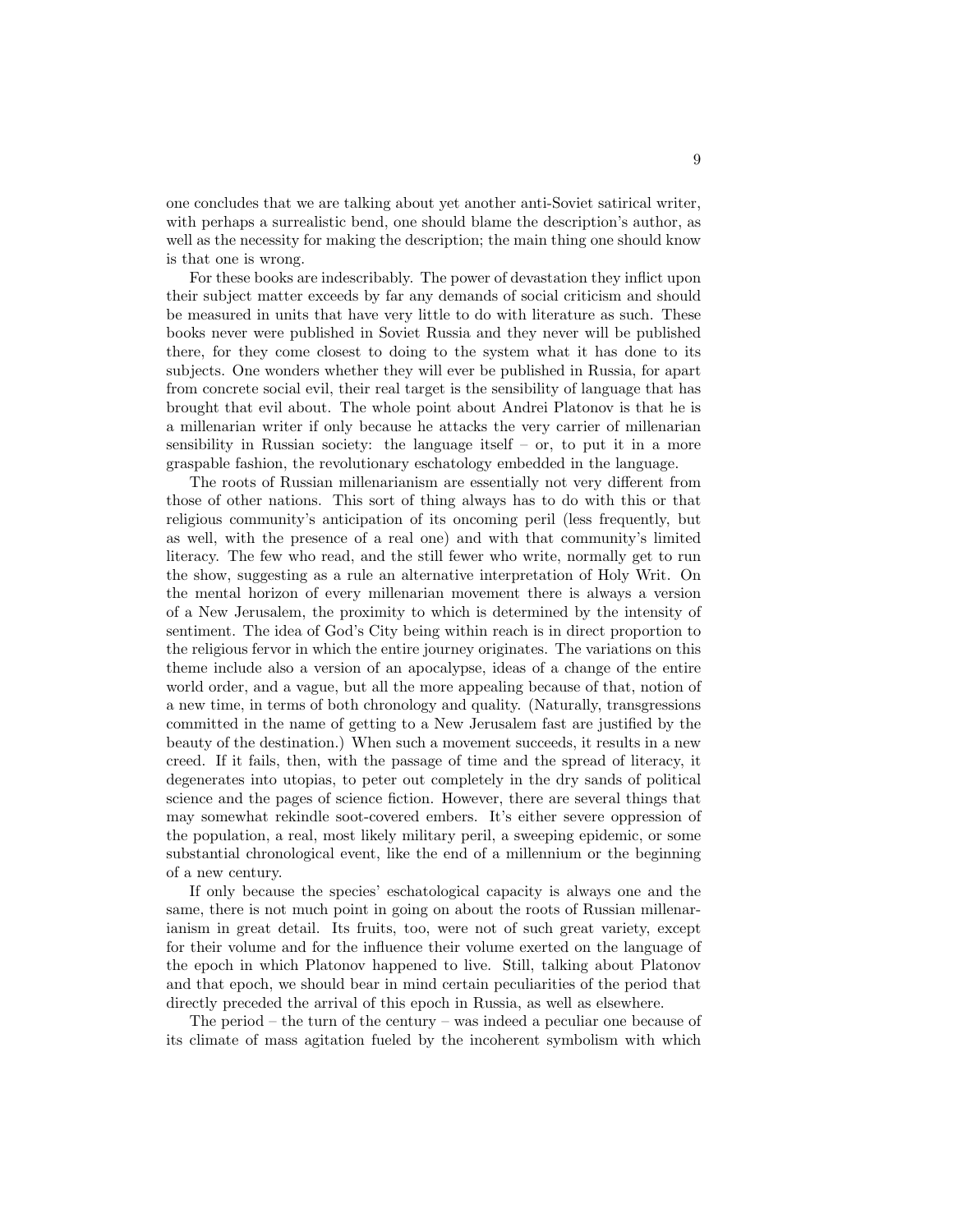this chronological non-event – the turn of the century – was invested by a variety of technological and scientific breakthroughs, by the spread of means of communication, causing a qualitative leap in the masses' self-awareness. It was the period of great political activization: in Russia alone by the time of the Revolution there were more political parties than in today's America or Great Britain. Along with that, it was the period of a great upsurge in philosophical writing and in science fiction with strong utopian or social-engineering overtones. The air was filled with expectations and prophecies of a big change, of a new order of things coming, of restructuring the world. On the horizon there was Halley's comet, threatening to hit the globe; in the news, military defeat at the hands of the yellow race; and in an undemocratic society it's usually one step from a czar to a messiah or, for that matter, to the Antichrist. The period, to say the least, was a bit on the hysterical side. So it's indeed small wonder that when revolution came, many took it for what they had been looking for.

Platonov writes in the language of the "qualitative change," in the language of a greater proximity to New Jerusalem. More precisely, in the language of paradise's builders – or, as in the case with *The Foundation Pit*, of paradise's diggers. Now, the idea of paradise is the logical end of human thought in the sense that it, that thought, goes no further; for beyond paradise there is nothing else, nothing else happens. It can safely be said, therefore, that paradise is a dead end; it's the last vision of space, the end of things, the summit of the mountain, the peak from which there is nowhere to step – except into pure Chronos; hence the introduction of the concept of eternal life. The same actually applies to hell; structurally at least, these two things have a lot in common. Existence in the dead end is not limited by anything, and if one can conceive that even there "circumstances condition consciousness" and engender their own psychology, then it is above all in language that this psychology is expressed. In general, it should be noted that the first casualty of any discourse about utopia – desired or already attained – is grammar; for language, unable to keep up with this sort of thought, begins to grasp in the subjunctive mood and starts to gravitate toward categories and constructions of a rather timeless denomination. As a consequence of this, the ground starts to slip out from under even the simplest nouns, and they gradually get enveloped in an aura of arbitrariness.

This is the sort of thing that is happening nonstop in Platonov's prose. It can safely be said about this writer that his every sentence drives the Russian language into a semantic dead end or, more precisely, reveals a proclivity for dead ends, a blind-alley mentality in the language itself. What he does on the page is approximately as follows: he starts a sentence in a way familiar enough that you almost anticipate the tenor of the rest. However, each word that he uses is qualified either by epithet or intonation, or by its incorrect position within the context, to the extent that the rest of the sentence gives you not so much a sense of surprise as the sense that you have compromised yourself by knowing anything about the tenor of speech in general and about how to place these words in particular. You find yourself locked in, marooned in blinding proximity to the meaninglessness of the phenomenon this or that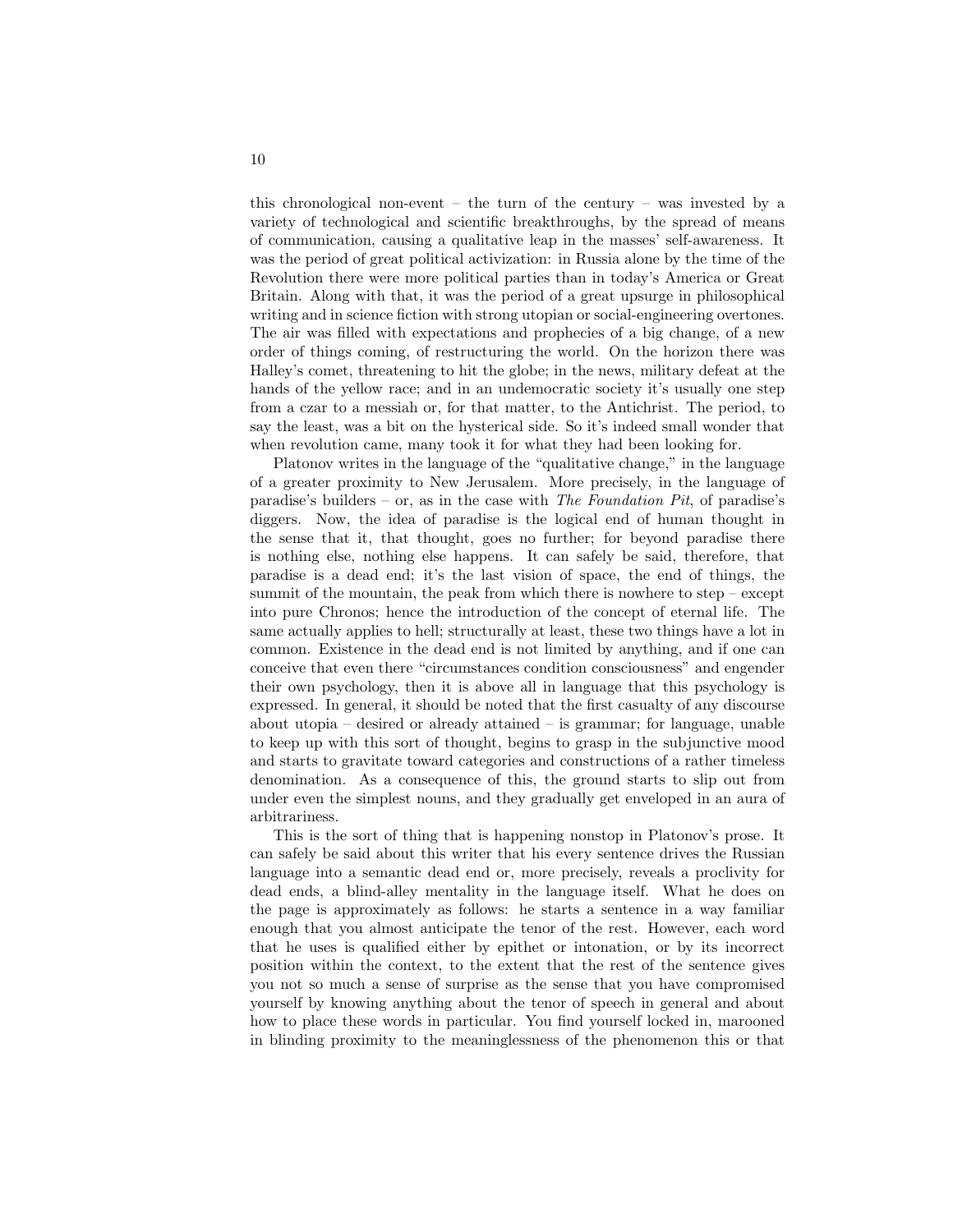word denotes, and you realize that you have got yourself into this predicament through your own verbal carelessness, through trusting too much your own ear and the words themselves. Reading Platonov, one gets a sense of the relentless, implacable absurdity built into the language and that with each new – anyone's – utterance, that absurdity deepens. And that there is no way out of that blind alley but to retreat back into the very language that brought one in.

This is perhaps a too laborious – and not terribly accurate or exhaustive (far from that!) – attempt to describe Platonov's writing technique. Perhaps, too, effects of this sort can be created in the Russian language only, although the presence of the absurd in grammar says something not just about a particular linguistic drama but about the human race as a whole. All I have tried to do is to highlight one of Platonov's stylistic aspects that happens to be not so much even a stylistic one. He simply had a tendency to see his words to their logical – that is absurd, that is totally paralyzing –end. In other words, like no other Russian writer before or after him, Platonov was able to reveal a self-destructive, eschatological element within the language itself, and that, in turn, was of extremely revealing consequence to the revolutionary eschatology with which history supplied him as his subject matter.

In casting a sort of myopic, estranged glance at any page of this writer, one gets a feeling of looking at a cuneiform tablet: so densely is it packed with those semantic blind alleys. Or else his pages look like a great department store with its apparel items turned inside out. This by no means suggests that Platonov was the enemy of this utopia, of this socialism, of the regime, collectivization, etc.; not at all. It's just that what he was doing with the language went far beyond the framework of that specific utopia. But then this is what every language inevitably does: it goes beyond history. However, what's interesting about Platonov's style is that he appears to have deliberately and completely subordinated himself to the vocabulary of his utopia – with all its cumbersome neologisms, abbreviations, acronyms, bureaucratese, sloganeering, militarized imperatives, and the like. Apart from the writer's instinct, this willingness, not to say abandon, with which he went for newspeak, indicates, it would seem, his sharing of some beliefs in the promises the new society was so generous with.

It would be false as well as unnecessary to try to divorce Platonov from his epoch; the language was to do this anyway, if only because epochs are finite. In a sense, one can see this writer as an embodiment of language temporarily occupying a piece of time and reporting from within. The essence of his message is LANGUAGE IS A MILLENARIAN DEVICE, HISTORY ISN'T, and coming from him that would be appropriate. Of course, to get into excavating the genealogy of Platonov's style, one has inevitably to mention the "plaiting of words" of centuries of Russian hagiography, Nikolai Leskov with his tendency to highly individualized narrative (so-called "skaz" – sort of "yarn-ing"), Gogol's satirical epic sway, Dostoevsky with his snowballing, feverishly choking conglomeration of dictions. But with Platonov the issue is not lines of succession or tradition in Russian literature but the writer's dependence on the synthesizing (or, more precisely, supra-analytical) essence of the Russian language itself,  $\alpha$  conditioning – at times by means of purely phonetic allusions – the emergence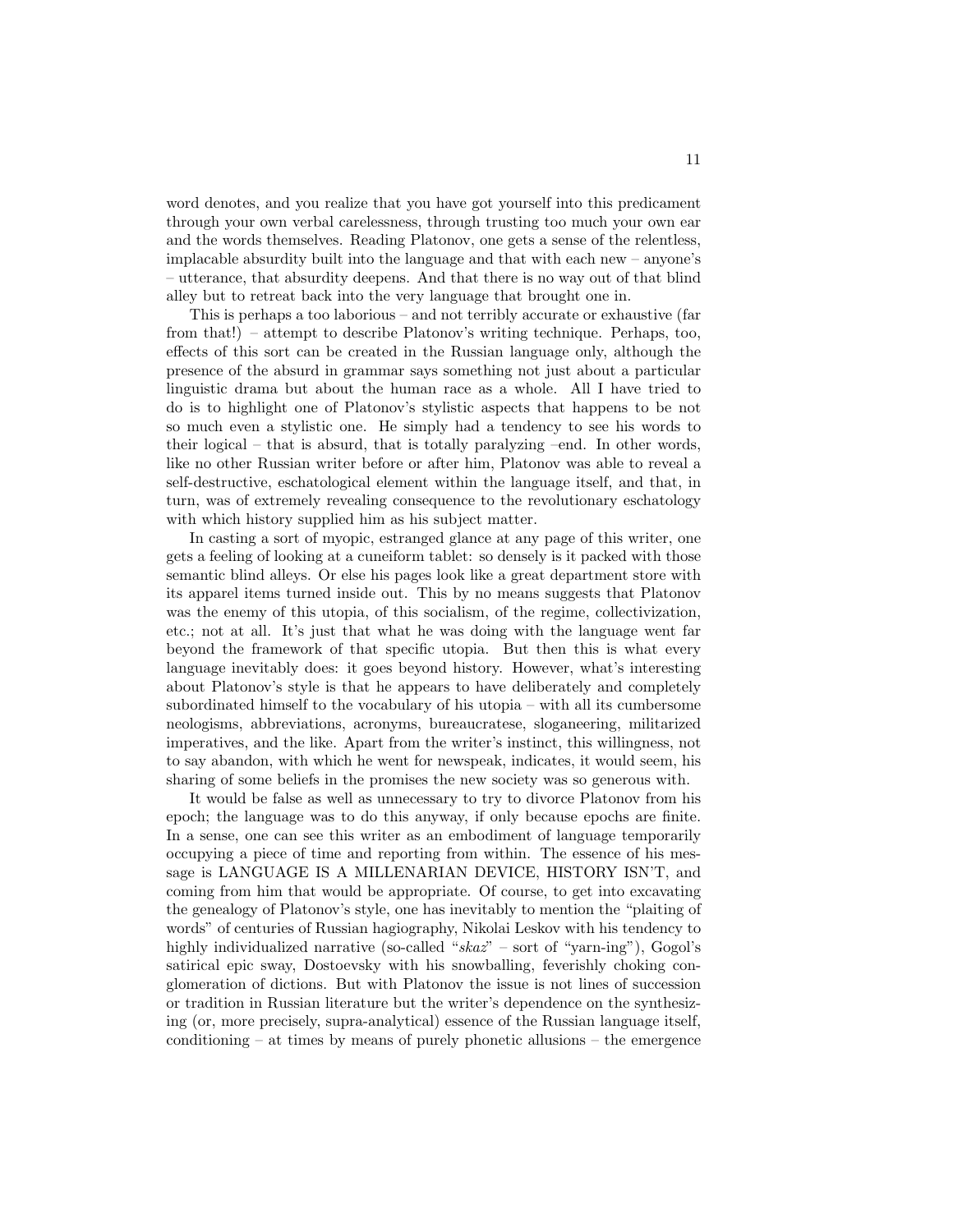of concepts totally devoid of any real content. His main tool was inversion; and as he wrote in a totally inverted, highly inflected language, he was able to put an equals sign between "language" and "inversion." "Version" – the normal word order – came more and more to play a service role.

Again, very much after Dostoevsky's fashion, this treatment of language was more befitting a poet than a novelist. And, indeed, Platonov, like Dostoevsky, wrote some poetry. But if Dostoevsky, for his Captain Lebyadkin poem about the cockroach in The Possessed, can be considered the first writer of the absurd, Platonov's verses earn him a niche in no pantheon. But then scenes such as the one in The Foundation Pit where the bear-apprentice at some village's smithy is enforcing collectivization and is more politically orthodox than his master put Platonov somewhat beyond the status of a novelist as well. Of course, it could be said that he was our first properly surrealist writer, except that his surrealism wasn't a literary category tied in our mind with an individualistic world view but a product of philosophical madness, a product of blind-alley psychology on a mass scale. Platonov wasn't an individualist; quite the contrary: his consciousness was determined precisely by the mass scale and both the impersonal and the depersonalizing character of what was happening. His novels depict not a hero against a background but rather that background itself devouring a hero. And that's why his surrealism, in its turn, is impersonal, folkloric, and, to a certain degree, akin to ancient – or for that matter any – mythology, which, in all fairness, should be regarded as the classical form of surrealism.

It's not egocentric individualists whom both the Almighty and literary tradition automatically endow with a crisis-prone sensibility but traditionally inanimate masses that express in Platonov's works the philosophy of the absurd; and it is due to the numerical vastness of its carriers that this philosophy becomes far more convincing and utterly unbearable in its magnitude. Unlike Kafka, Joyce, and, let's say, Beckett, who narrate quite natural tragedies of their "alter egos," Platonov speaks of a nation which in a sense has become the victim of its own language; or, to put it more accurately, he tells a story about this very language, which turns out to be capable of generating a fictious world, and then falls into grammatical dependence on it.

Because of all this, Platonov seems to be quite untranslatable, and, in one sense, that's a good thing: for the language into which he can not be translated. Still, the body of his work is very substantial and relatively diverse. Chevengur and The Foundation Pit were written, respectively, toward the end of the twenties and in the beginning of the thirties; Platonov remained operational for quite some time after that. In this sense, his case could be regarded as that of Joyce in reverse: he produced his Portrait of the Artist and Dubliners AFTER Finnegans Wake and Ulysses. (And, as we are at this moment on this subject of translation, it is worth recalling that sometime in the late thirties one of Platonov's short stories was published in the United States and that Hemingway was extolling it. So it is not entirely hopeless, although the story was very third-rate Platonov; I think it was his "The Third Son.")

Like every living creature, a writer is a universe unto himself, only more so. There is always more in him that separates him from his colleagues than vice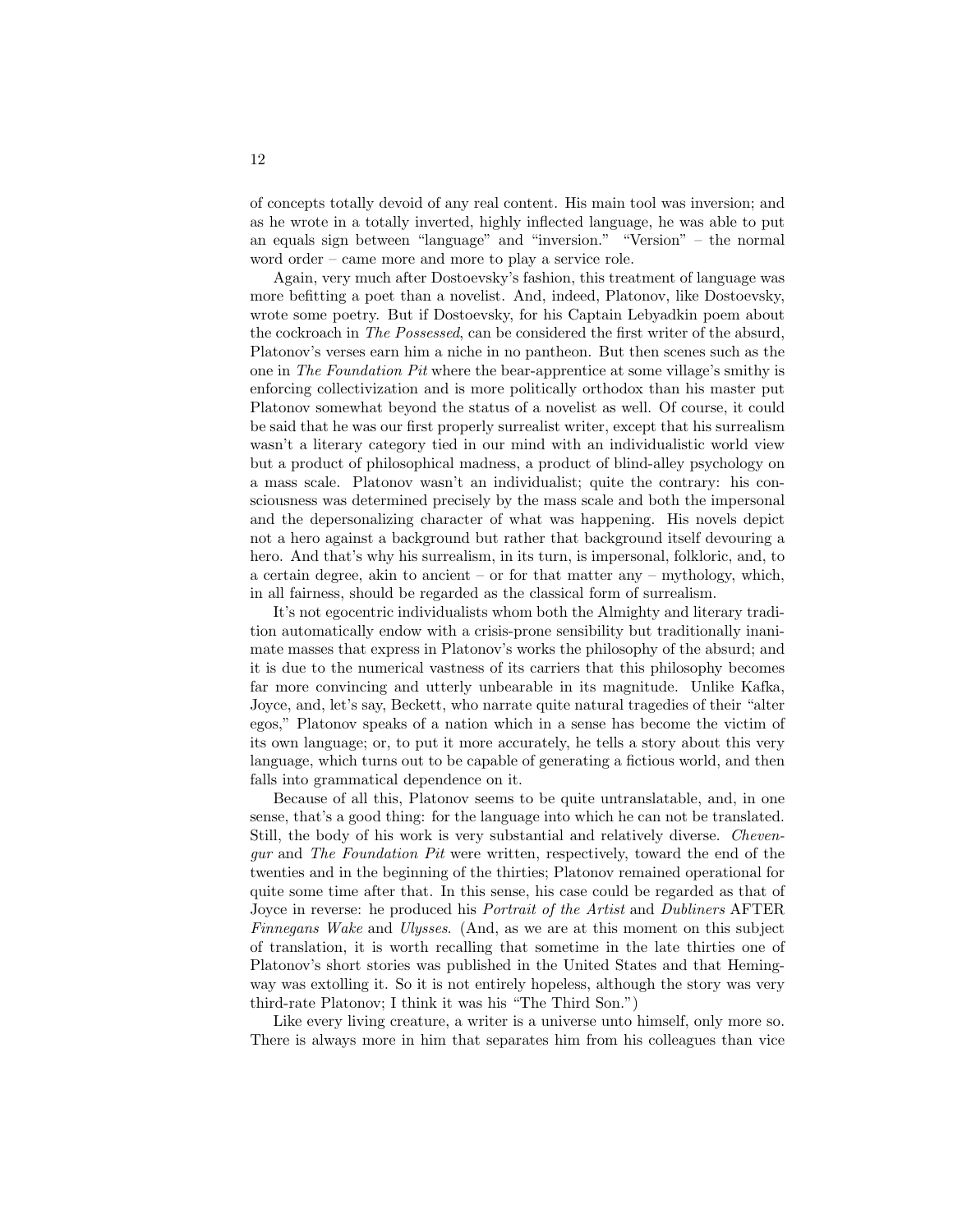versa. To talk about his pedigree, trying to fit him into this or that tradition of literature is, essentially, to move in a direction exactly opposite to the one in which he himself was moving. In general, this temptation of seeing a literature as a coherent whole is always stronger when it's viewed very much from the outside. In this sense, perhaps, literary criticism indeed resembles astronomy; one wonders, though, if this resemblance is really flattering.

If there is any tradition of Russian literature, Platonov represents a radical departure from it. I, for one, don't see either his predecessors, save perhaps some passages in The Life of Archpriest Avvakum, or his successors. There is a sense of terrific autonomy to this man, and much though I'd like to link him to Dostoevsky, with whom he perhaps has more in common than with anyone else in Russian literature, I'd rather refrain from doing so: it would illuminate nothing. Of course, what screams to be pointed out is that both Chevengur and The Foundation Pit thematically, at least, can be regarded as sequels to Dostoevsky's the Possessed because they represent the realization of Dostoevsky's prophecy. But then again, this realization was supplied by history, by reality; it wasn't a writer's conjecture. For that matter, one can see in Chevengur, which its central character's passage through the lands in his search for the organically emerged socialism, and with his long soliloquies to a horse called Rosa Luxemburg, an echo of Don Quixote or Dead Souls. But these echoes reveal nothing either – except the size of the wilderness in which one cries.

Platonov was very much on his own, and in a big way. His autonomy is the autonomy of an idiosyncratic metaphysician, a materialist, essentially, who tries to comprehend the universe independently, from his vantage – or disadvantage – point of a small muddy provincial town lost like a comma in the infinite book of a vast, sprawling continent. His pages are studded with people of this sort: provincial teachers, engineers, mechanics, who in their godforsaken places entertain their huge homemade ideas about world order, ideas that are as mindboggling and fantastic as these men's own isolation.

I have gone on about Platonov at such length partly because he is not very well known in this country, but mainly in order to suggest that the mental plane of regard of contemporary Russian prose is somewhat different from the rustic view of it generally entertained in the West. The uniformity of the social order doesn't guarantee that of mental operation; an individual's aesthetics never completely surrenders to either personal or national tragedy, no more than it surrenders to either version of happiness. If there is any tradition in Russian prose, it is one of searching for a greater thought, for a more exhaustive analysis of the human condition than is at present available, of looking for a better resource to ladle from to endure the siege of reality. But in all that, Russian prose is not that different from the vectors of other Western and Eastern literatures: it's a part of Christian civilization's culture, and neither the best nor most exotic part at that. To regard it otherwias amounts to racism in reverse, to patting the poor relation on the shoulder for his decent conduct, and that should somehow be stopped: of only because this attitude encourages sloppy translations.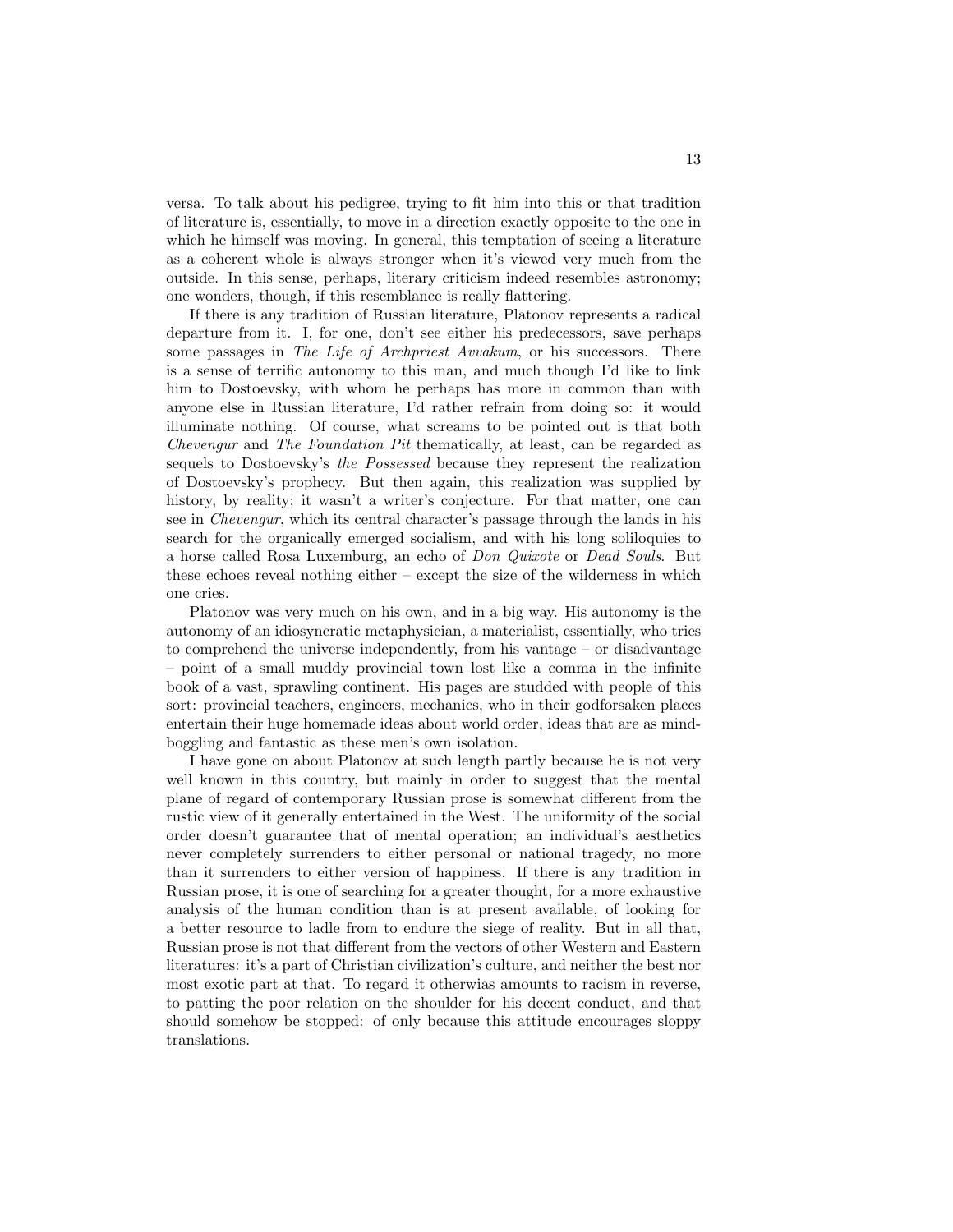Perhaps the most troublesome aspect of Platonov is that the quality of his work makes it hard to sustain an engaged discourse about his contemporaries and those who came after him. This way even be cited by the powers-that-be as a reason for suppressing both *Chevengur* and *The Foundation Pit.* On the other hand, it's precisely the suppression of these two books, resulting in a lack of awareness of their existence, that has allowed a great number of writers – both his and our contemporaries – to go on with their production. There are crimes the forgiving of which is a crime also, and this is one of them. Suppression of Platonov's two novels not only set back the entire literature some fifty years; it also hampered the development of the national psyche as such by the same number of years. Burning books, after all, is just a gesture; not publishing them is a falsification of time. But then again, that is precisely the goal of the system: to issue its own version of the future.

Now this future has arrived, and although it's not exactly what the system bet on, in terms of Russian prose it's far less than it should have been. It's a good prose all right, but both stylistically and philosophically, it's far less enterprising than the prose of the twenties and thirties. It's conservative enough to enable one to talk about "traditions of Russian prose," of course, but it knows in what century it lives. For the latest in that knowledge it has to go, unfortunately, to foreign authors, most of whom still have less to offer than that same Platonov. In the sixties the best of modern Russian writers were taking their cues from Hemingway, Heinrich Böll, Salinger, and, to a lesser extent, from Camus and Sartre. The seventies were the decade of Nabokov, who is to Platonov what a tightrope walker is to a Chomolungma climber. The sixties also saw the first selection in Russian of writings by Kafka, and that mattered a lot. Then Borges came out, and on the horizon looks the Russian translation of Robert Musil's great masterpiece.

There are a great many other foreign authors of lesser stature who, one way or another, today teach Russian writers a lesson in modernism, from Cortázar to Iris Murdoch; but as has already been said, it's only the best of them who are willing to learn this lesson. The ones who really learn this lesson properly are the readers, and today an average Russian reader is much smarter than a promising Russian writer. Also, the trouble with the best is that they are writers of mainly satirical bent, and they face from the outset obstacles of such magnitude that they have to go easy even on that acquired knowledge. Apart from this, in the last decade there has been emerging in the country a largely unpalatable, strong tendency toward nationalistic self-appreciation, and many a writer, consciously or unwittingly, caters to that tendency, which often has the attraction of asserting the national identity in the face of the depersonalizing mass of the state. Natural and commendable as such an aspiration may be, for literature it beats a stylistic and aesthetic retreat and means recoiling without firing a destructive salvo, sequestering oneself in narcissistic self-pity because of having curbed one's own metaphysical ability. I am talking here obviously of the "peasant prose," which, in its Antaeus-like desire to touch the ground, went

4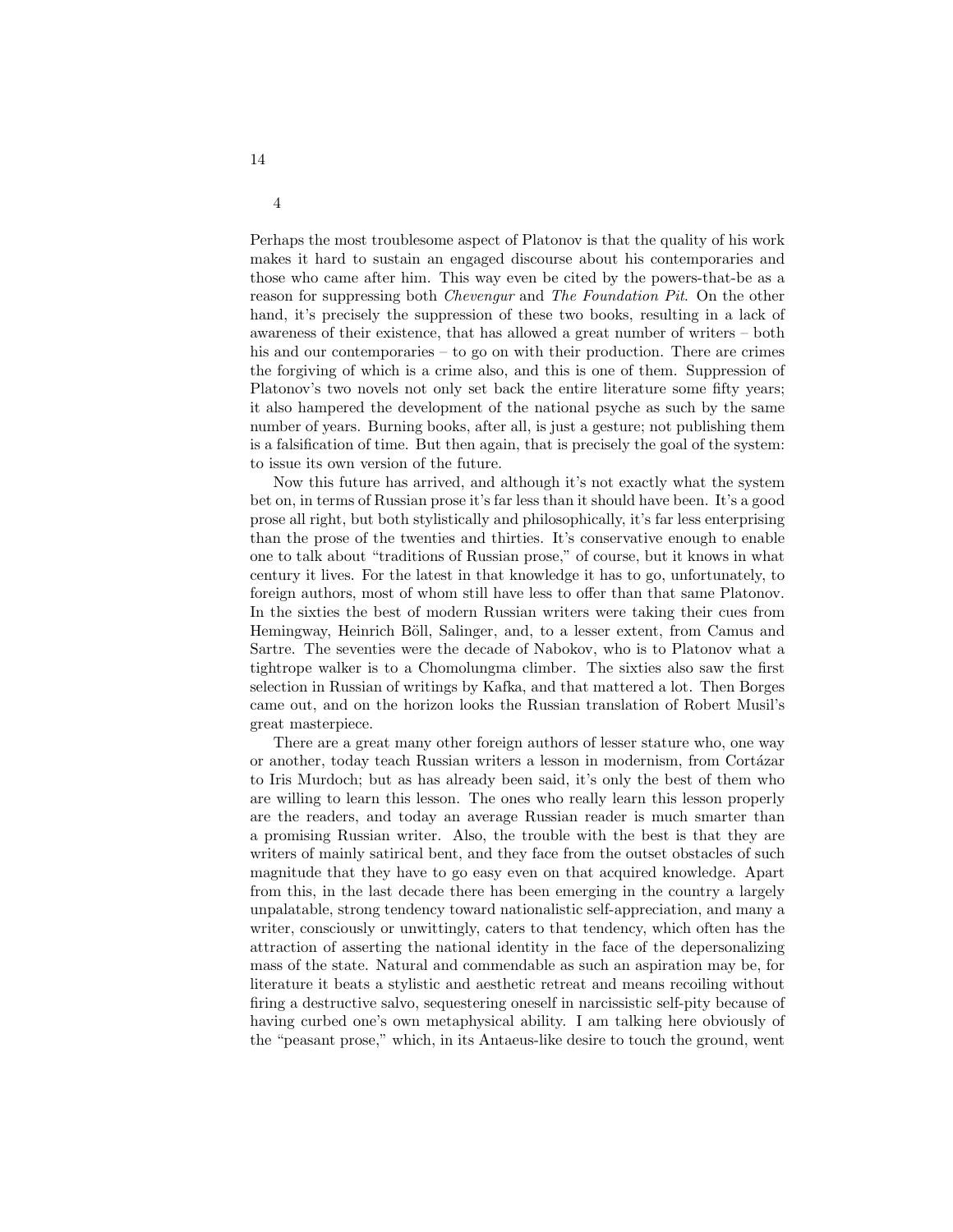a bit too far and took root. Neither in invention nor in overall world view does the Russian prose of today offer anything qualitatively new. Its most profound perception to date is that the world is radically evil, and the state is but that evil's blind, if not necessarily blunt, instrument. Its most avant-garde device is stream of consciousness; its most burning ambition is to admit eroticism and foul language into print: not, alas, for the sake of the print, but to further the cause of realism. Thoroughly fundamentalist in its values, it employs stylistic devices whose chief attraction lies in their familiar solidity. The name of the game is, in short, classical standards. But here is the rub.

What underlies this concept – classical standards – is the idea of man being the measure of all things. To tie them to a particular historical past, say, to the Victorian era, amounts to the dismissal of the species' psychological development. To say the least, it's like believing that a seventeenth-century man felt hunger more than his modern counterpart. This by harping on the traditional values of Russian fiction, on its "severe spirit of Orthodoxy," and what-not, the critical profession invites us to judge this fiction by standards which are not so much classical as those of yesterday. A work of art is always a product of its time, and it should be judged by this time's standards, by the standards of its century to say the least (especially if that century is about to be over). It is precisely because Russia produced such great prose in the nineteenth century that there is no need for special provisions in evaluation of its contemporary fiction.

As in everything else, in the way of prose this century has seen a lot. What it has come to value, it seems, apart from popular-at-all-times straight storytelling, is a stylistic invention as such, a structural device – montage, hopscotch, whatever. In other words, it has come to like a display of self-awareness, manifested by the narrator's distancing himself from the narrative. That, after all, is time's own posture toward existence. In still other words, in art, this century (alias time) has come to like itself, the reflection of its own features: fragmentation, incoherence, an absence of content, a dimmed or a bird's-eye view of the human predicament, of suffering, of ethics, of art itself. For lack of a better name, the compendium of these features is commonly called today "modernism," and it is of "modernism" that contemporary Russian fiction, both published and underground, falls markedly short.

By and large, it still clings to an extensive, conventional narrative with an emphasis on a central character and his development, along the lines of a Bildungsroman technique, hoping – and not without good reason – that, by reproducing reality in its minute detail, it may produce a sufficiently surrealistic or absurdist effect. The grounds for such hope, of course, are solid: the quality of the reality of the country; oddly, though, that turns out to be not enough. What thwarts these hopes is precisely the stylistic conventionality of the means of depiction, which hark back to the psychological atmosphere of these means' noble origins, i.e., to the nineteenth century, i.e., to irreality.

There was one particular moment, for instance, in Solzhenitsyn's Cancer Ward, when Russian prose, as well as the writer himself, came within a twoor three-paragraph distance of a decisive breakthrough. Solzhenitsyn describes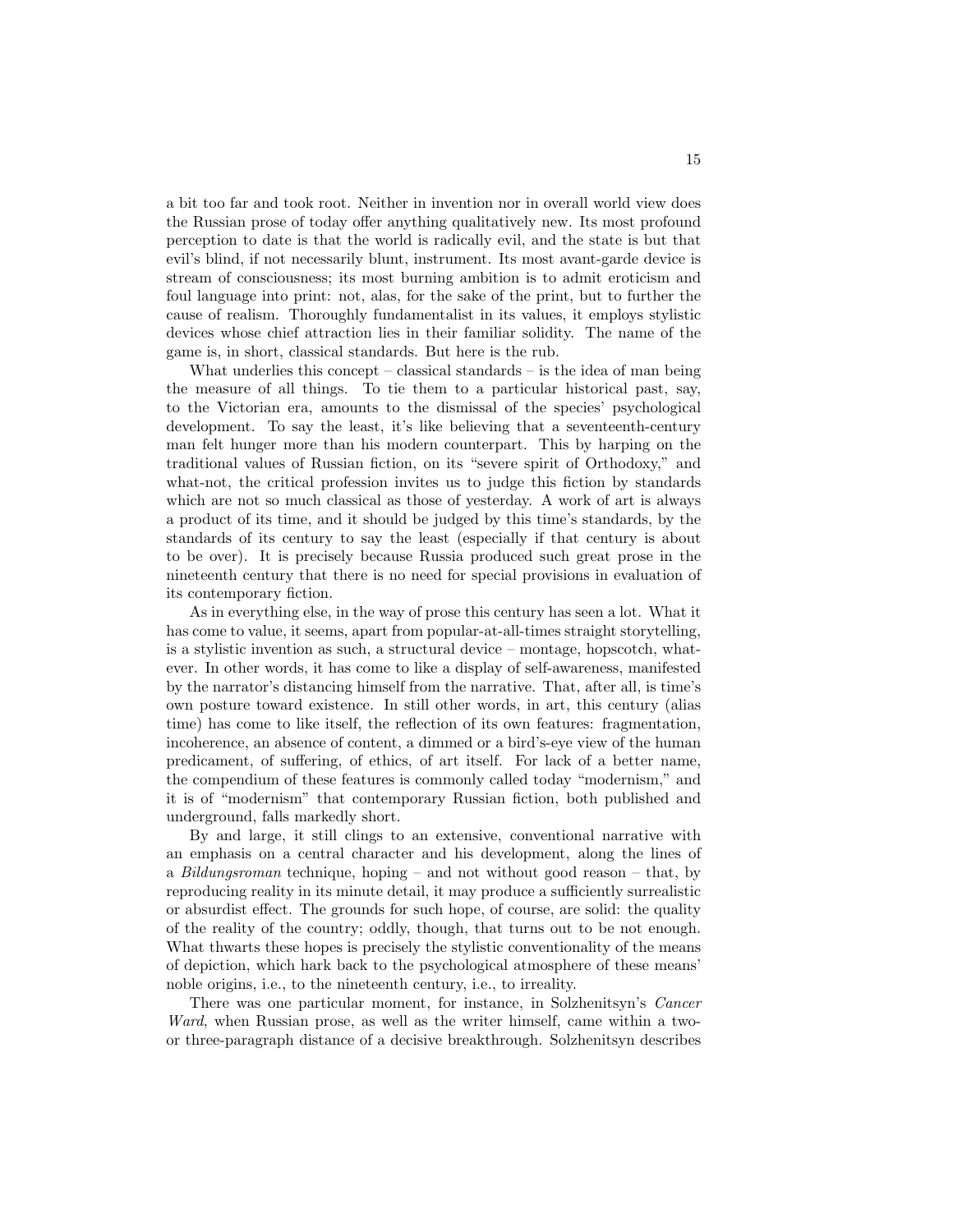in one chapter the daily grind of a woman doctor. The description's flatness and monotony definitely matches the list of her tasks, epic in their length and idiocy, yet this list lasts longer than anyone's ability to sustain a dispassionate tone recording it: a reader expects an explosion: it is too unbearable. And this is exactly where the author stops. Had he gone on for two or three paragraphs more with this disproportion – of tone and content – we might have gotten a new literature; we might have gotten a real absurdity, engendered not by the stylistic endeavor of a writer but by the very reality of things.

So why did Solzhenitsyn stop? Why didn't he go on with those two or three paragraphs? Didn't he feel at the moment that he was on the verge of something? Perhaps he did, although I doubt it. The point is that he had no material to stuff those two more paragraphs with, no other tasks to mention. Why, then, one would ask, didn't he invent some? The answer is at the same time noble and sad: because he is a realist and inventing things would be untrue: both to the facts and to his nature as a writer. A realist, he had a different set of instincts from those that nudge you to make things up when you see an opening. It's for this reason that I doubt that he felt he was on the verge of something: he simply couldn't sense the opening, wasn't poised enough to see it. So the chapter ends on a moralizing, see-how-bad-things-are note. I remember reading it with my fingers almost trembling: "Now, now, now it's going to happen." It did not.

This episode in *Cancer Ward* is all the more symptomatic since Solzhenitsyn qualifies as both a published and an underground writer. Among many other things that these two categories have in common are their flaws. Unless he has completely crossed over to the experimental side, an underground writer can be distinguished from his colleagues in the establishment mainly by his subject matter, much less so by his diction. On the other hand, an experimentalist tends to go about his experimentation with a real vengeance: having no prospects of being published, he is usually quick to give up didactic concerns altogether, which eventually costs him even his limited audience of a few cognoscenti. Frequently, his only solace is a bottle, his only hope, to be compared by a scholar in some West German magazine to Uwe Johnson. In part because his work is utterly untranslatable, in part because he is usually employed by an institution doing some classified scientific research with military applications, he doesn't entertain thoughts about emigrating. Eventually, he abandons his artistic pursuits.

This is the way it goes, for the middle ground claimed in countries with a better political system by somebody like Michel Butor, Leonardo Sciascia, Günther Grass, or Walker Percy simply doesn't exist in Russia. It's an either/or situation in which even publishing abroad is not of decisive help, if only because it's invariably detrimental to the author's physical well-being. To produce a work of lasting consequence under these circumstances requires an amount of personal integrity more frequently possessed by tragic heroes than by the authors of those tragedies. Naturally, in this predicament prose fares worse than other forms of art, not only because the process of creating it is of a less mercurial nature, but also because, thanks to prose's didactic nature, it's been watched very closely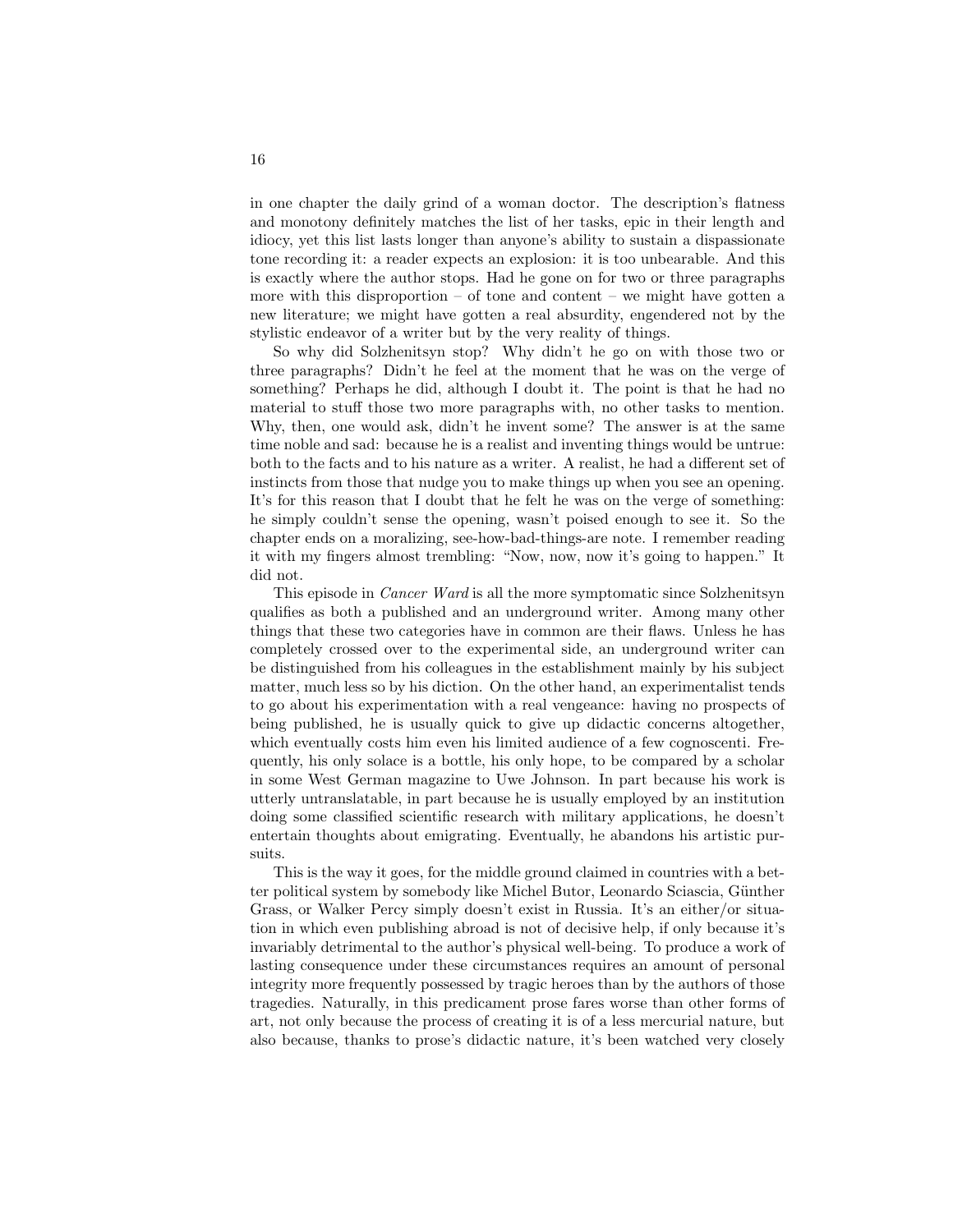indeed. The moment the prose watcher loses the author, it's curtains for the work; yet efforts to keep the work accessible to its watch-dog render it properly sheepish. As for writing "for the drawer," "for the attic," which an established writer sometimes undertakes to clear his conscience, it too fails to bring him a stylistic cure – which became evident during the last decade, which saw almost the entire attic prose swept clean to the West and published there.

A great writer is one who elongates the perspective of a human sensibility, who shows a man at the end of his wits an opening, a pattern to follow. After Platonov, the closest that Russian prose came to producing such a writer were Nadezhda Mandelstam with her memoirs and, to a somewhat lesser degree, Alexander Solzhenitsyn with his novels and documentary prose. I permit myself to put this great man second largely because of his apparent inability to discern behind the cruelest political system in the history of Christendom the human failure, if not the failure of the creed itself (so much for the severe spirit of Orthodoxy!). Given the magnitude of the historical nightmare he describes, this inability in itself is spectacular enough to suspect a dependence between aesthetic conservatism and resistance to the notion of man being radically bad. Quite apart from the stylistic consequence for one's writing, the refusal to accept this notion is pregnant with the recurrence of this nightmare in broad daylight – anytime.

Aside from these two names, Russian prose for the moment has very little to offer to a man at the end of his wits. There are a few isolated works which in their heartbreaking honesty or eccentricity approximate masterpieces. All they can supply our man with is either a momentary catharsis or comic relief. Though ultimately furthering one's subordination to the status quo, this is one of prose's better services; and it's better if the reading public in this country knows the names of Yury Dombrovsky, Vasily Grossman, Venedikt Erofeev, Andrei Bitov, Vasily shukshin, Fazil Iskander, Yury Miloslavsky, Yevgeny Popov. Some of them authored only one or two books, some of them are already dead; but, together with the somewhat better-known Sergei Dovlatov, Vladimir Voinovich, Vladimir Maximov, Andrei Sinyavsky, Vladimir Maramzin, Igor Efimov, Eduard Limonov, Vasily Aksyonov, Sasha Sokolov, they constitute a reality with which everybody for whom Russian literature and things Russian are of any consequence sooner or later will have to reckon.

Each one of these men deserves a discussion of no lesser length than this lecture already is. Some of them happen to be my friends, some are quite the contrary. Squeezing them into one sentence is like listing air-crash victims; but then that's precisely where a catastrophe has occurred: in the air, in the world of ideas. The best works of these authors should be regarded as this catastrophe's survivors. If asked to name one or two boks that stand to outlast their authors and the present generation of readers, I for one would name Voinovich's In Plain Russian and any selection of short stories by Yury Miloslavsky. However, the work that faces, in my view, a really incalculable future is Yuz Aleshkovsky's Kangaroo, soon to come out in English. (God help its translator!)

Kangaroo is a novel of the most devastating, the most terrifying hilarity. It belongs in the genre of satire; however, its net effect is neither revulsion at the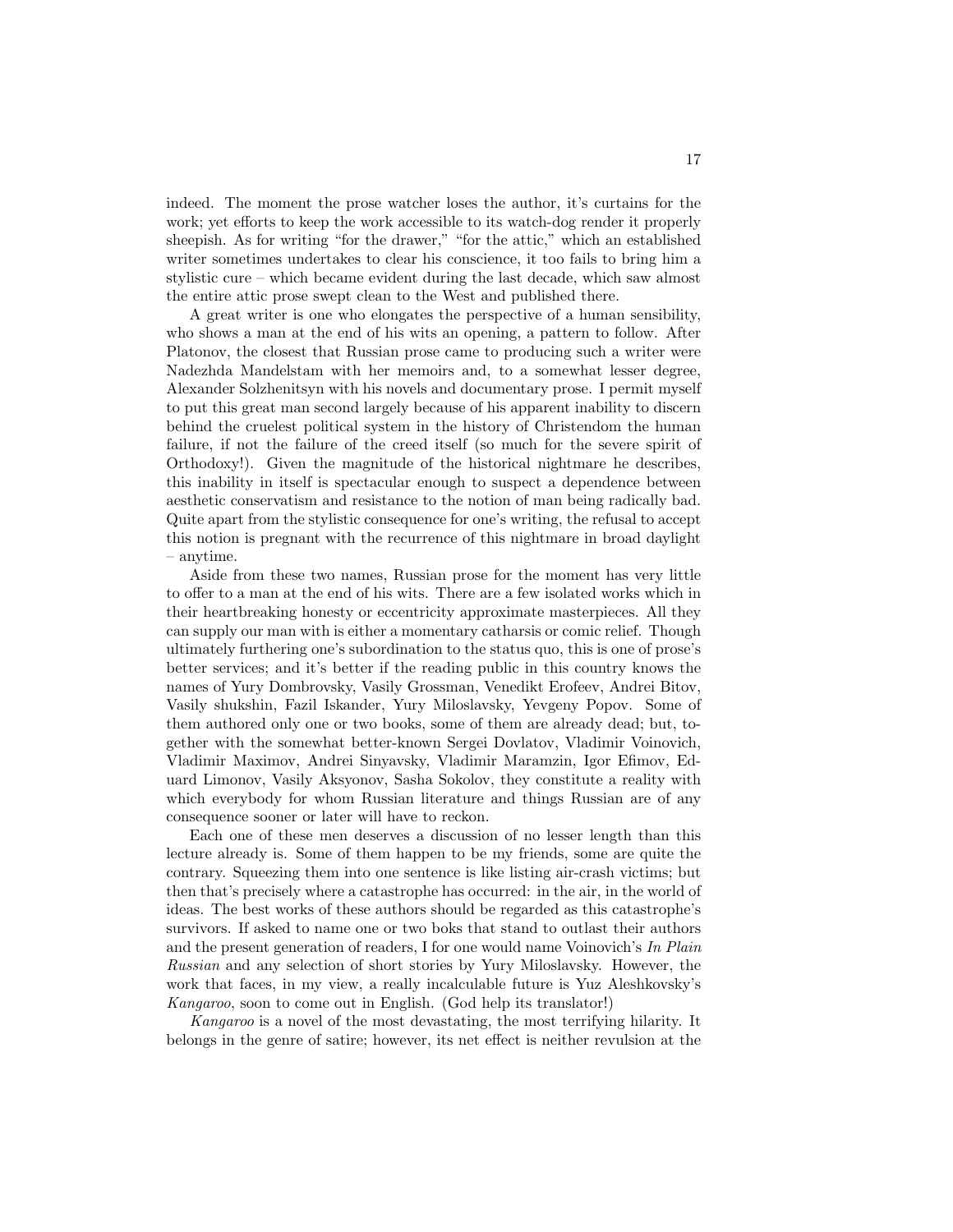system nor comic relief, but pure metaphysical terror. This effect has a lot less to do with the author's rather apocalyptical world view as such than with the quality of his ear. Aleshkovsky, whose reputation in Russia as a songwriter is extremely high (in fact, some of his songs are a part of national folklore), hears the language like a prodigy. The hero of Kangaroo is a professional pickpocket whose career spans the entire history of Soviet Russia, and the novel is an epic yarn spun out in the foulest of language, for which either "slang" or "argot" fails as a definition. Much like a private philosophy or set of beliefs for an intellectual, foul language in the mouths of the masses serves as an antidote to the predominantly positive, obtrusive monologue of authority. In Kangaroo, the very much as in everyday Russian discourse, the volume of this antidote overshoots its curative purpose by a margin capable of accommodating yet another universe. While in terms of its plot and structure this book may bear a resemblance to something like The Good Soldier Schweik or Tristram Shandy, linguistically it is absolutely Rabelaisian. It is a monologue ,nasty, morbid, frightful, rampant with a cadence resembling biblical verse. To drop yet another name, this book sounds like Jeremiah: laughing. For a man at the end of his wits that's already something. However, it is not exactly concern for that anonymous yet ubiquitous man that makes one appreciate this particular work, but its overall stylistic thrust in a direction unfamiliar to the Russian prose of today. It goes where the vernacular goes; that is, beyond the finality of a content, idea, or belief: toward the next phrase, the next utterance: into the infinity of speech. To say the least, it strays from the genre of the ideological novel of whatever denomination, absorbing the condemnation of the social order but spilling over it as over a cup too small to contain the flood of language.

Starting with the authors mentioned above, some may find these notes maximalist and biased; most likely they will ascribe these flaws to their author's own mettier. Still others may find the view of things expressed here too schematic to be true. True: it's schematic, narrow, superficial. At best, it will be called subjective or elitist. That would be fair enough except that we should bear in mind that art is not a democratic enterprise, even the art of prose, which has an air about it of everybody being able to master it as well as to judge it.

The point, however, is that the democratic principle so welcome in nearly all spheres of human endeavor has no application in at least two of them: in art and in science. In these two spheres, the application of the democratic principle results in equating masterpiece with garbage and discovery with ignorance. The resistance to such an equation is synonymous with recognition of prose as an art; and it's precisely this recognition that forces one to discriminate in the most cruel fashion.

Whether one likes it or not, art is a linear process. To prevent itself from recoiling, art has the concept of cliché. Art's history is that of addition and refinement, of extending the perspective of human sensibility, of enriching, or more often condensing, the means of expression. Every new psychological or aesthetic reality introduced in art becomes instantly old for its next practitioner. An author disregarding this rule, somewhat differently phrased by Hegel, automatically destines his work – no matter what good press it gets in the marketplace